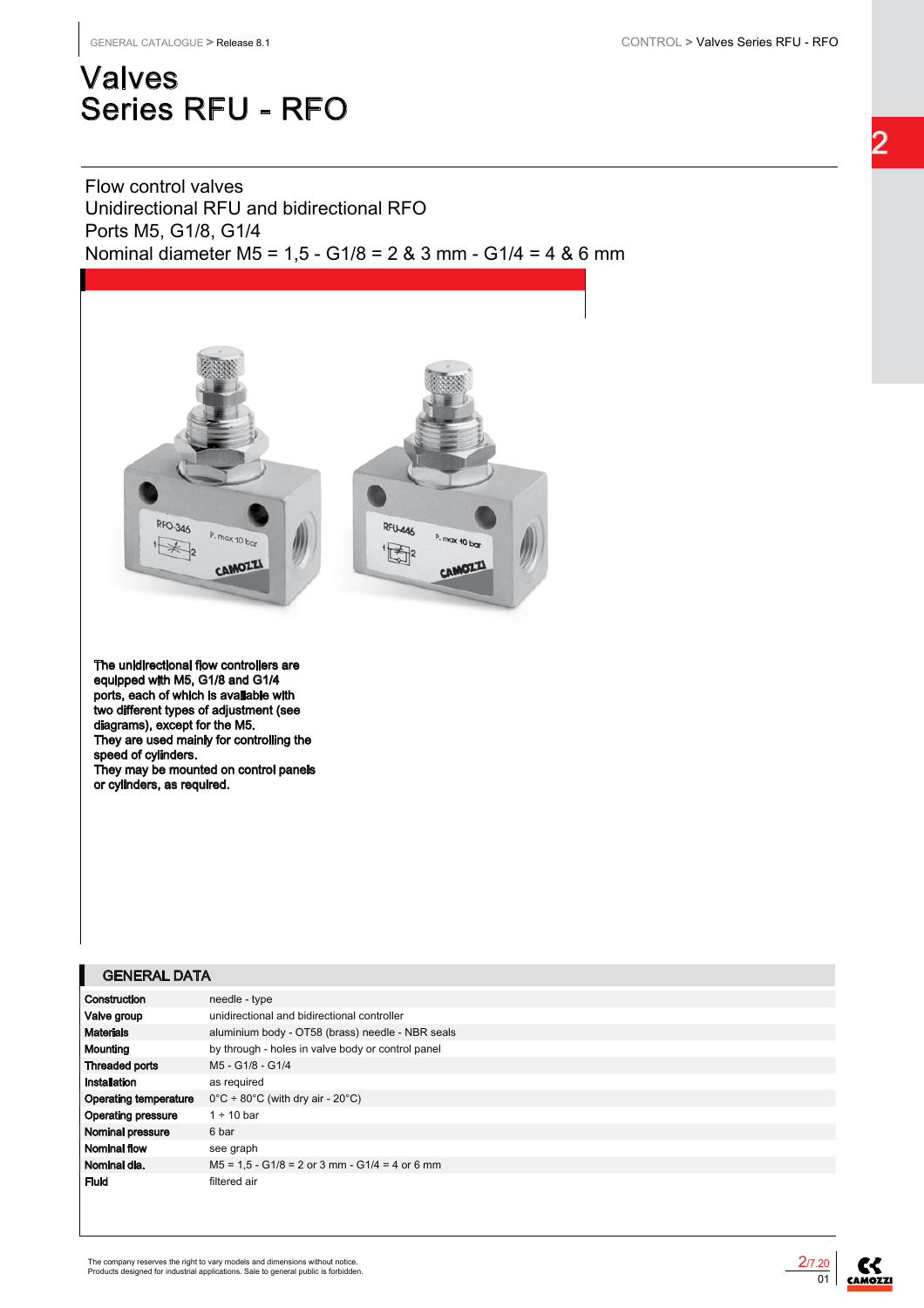#### CODING EXAMPLE

# RF U4 8 2

| rч             | U4                                                                                                                      | O | ∠ |
|----------------|-------------------------------------------------------------------------------------------------------------------------|---|---|
|                |                                                                                                                         |   |   |
| <b>RF</b>      | SERIES:<br><b>RF</b>                                                                                                    |   |   |
| U <sub>4</sub> | FUNCTION:<br>$U4 =$ unidirectional<br>$O3 = bidirectional$                                                              |   |   |
| 8              | PORTS:<br>$8 = G1/8$<br>$4 = G1/4$<br>$5 = M5$                                                                          |   |   |
| $\overline{2}$ | FLOW CONTROL RANGE:<br>$2 = \emptyset$ 2 max<br>$3 = \emptyset 3$ max<br>$4 = \emptyset 4$ max<br>$6 = \emptyset 6$ max |   |   |

To ensure the right choice of unidirectional flow controller, proceed as follows: calculate the quantity of air in Nl/min (see cylinder Table); determine the stroke time of the cylinder; refer to graph to see which controller is the right type.

### UNIDIRECTIONAL AND BIDIRECTIONAL FLOW CONTROLLERS







MOUNTING EXAMPLES RFU 452-M5 - RFO 352-M5

Mod. RFU - 452 flow from  $2 \rightarrow 1$  needle type OPEN = 55 Nl/min CLOSED = 41 Nl/min

2

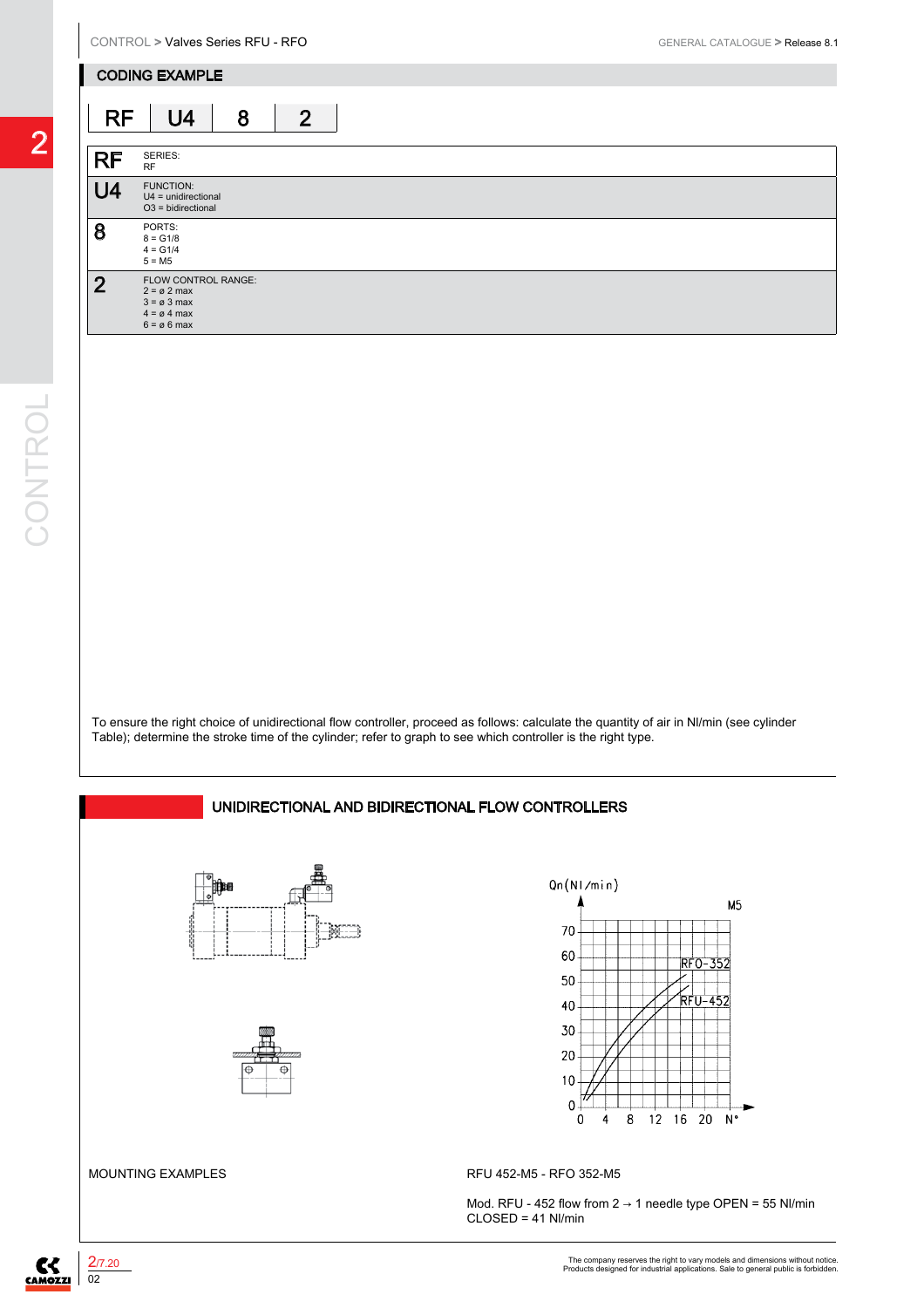## 2



### UNIDIRECTIONAL AND BIDIRECTIONAL FLOW CONTROLLERS

UNIDIRECTIONAL AND BIDIRECTIONAL FLOW CONTROLLERS



## $Qn(N1/min)$  $G_1/4$ 400 RFO-346 300 200 100  $\mathbf 0$  $\ddot{\mathbf{0}}$  $12$  16 20  $N^{\circ}$ 8

RFU 444-1/4 - RFU 446-1/4

Mod. RFU 444 flow from  $2 \rightarrow 1$  needle type OPEN = 680 Nl/min CLOSED = 534 Nl/min

Mod. RFU 446 flow from  $2 \rightarrow 1$  needle type OPEN = 680 Nl/min  $CI$  OSED = 534 Nl/min

NB: Qn is determined with a pressure of 6 bar at the inlet and ΔP = 1 bar at the outlet.

 $N^\circ$  = number of screw turns

RFO 344-1/4 - RFO 346-1/4

NB: Qn is determined with a pressure of 6 bar at the inlet and ΔP = 1 bar at the outlet.

 $N^\circ$  = number of screw turns.



CAMOZZI